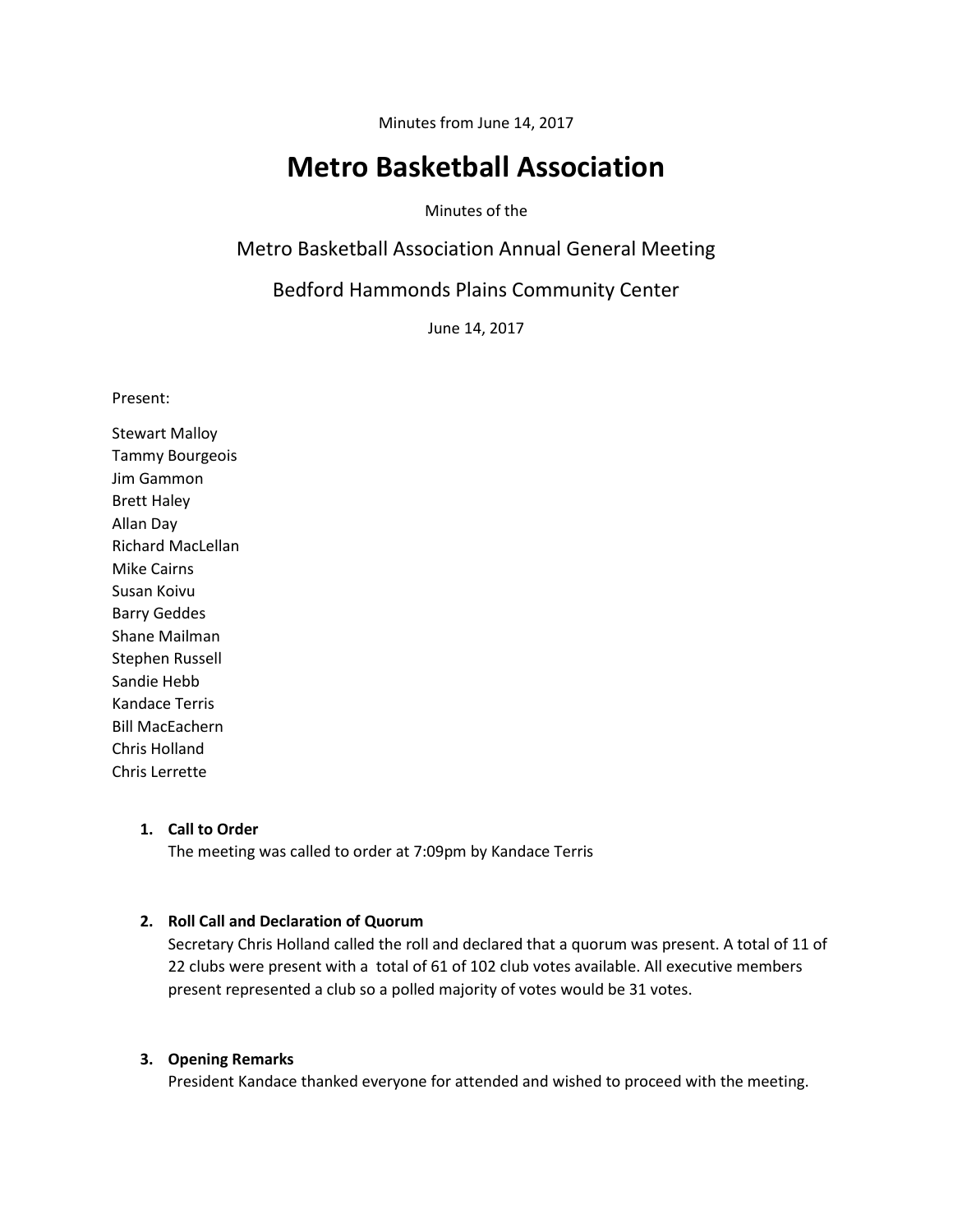# **4. Approval of Agenda**

Motion: That the agenda be approved as presented. Moved by Stewart, seconded by Tammy. Motion Carried

## **5. Approval of Minutes from Previous Meeting**

Motion: That the minutes of the June 7, 2016 meeting be approved as presented. Moved by Stewart, Seconded by Brett Motion Carried

### **6. President's Report**

Kandace had completed her first year with one year to go. She thanked Andrew Miller who was a tremendous help to her in the transition. Operations were smooth and the addition of a new league due to no HS basketball went well thanks to Chris Lerette. She referred people to her report for more information. She challenged people to step up and get involved on the board to provide different perspectives and new ideas. Motion: To accept the President's Report as submitted. Moved by Tammy, seconded by Stewart.

Motion carried

#### **7. Financial Report**

Tammy reviewed the report as circulated. MBA came out higher than expected revenue with the new HS League. Heading into the new year with approximately \$76k in the bank. Motion: To accept the financial report and statements as submitted. Moved by Tammy, seconded by Shane. Motion Carried

#### **8. League Manager's Report**

Besides the report submitted, Chris Lerette added two things not in his report. The first was the age cut season for U14 changing to January  $1<sup>st</sup>$ . The second was dates of play same as January 2016. Only change was U10. No playoffs so they played 3 extra games. It will ne over 3 weeks (2 weeks in previous years). Will not interfere with BNS Jamboree and does not create a shortage of officials for games during that busy time of year. Motion: To accept the league Manager's report as submitted.

Moved by Mike C., seconded by Brett Motion Carried

**9. Standing Committee Reports**

9.1 Rules Committee